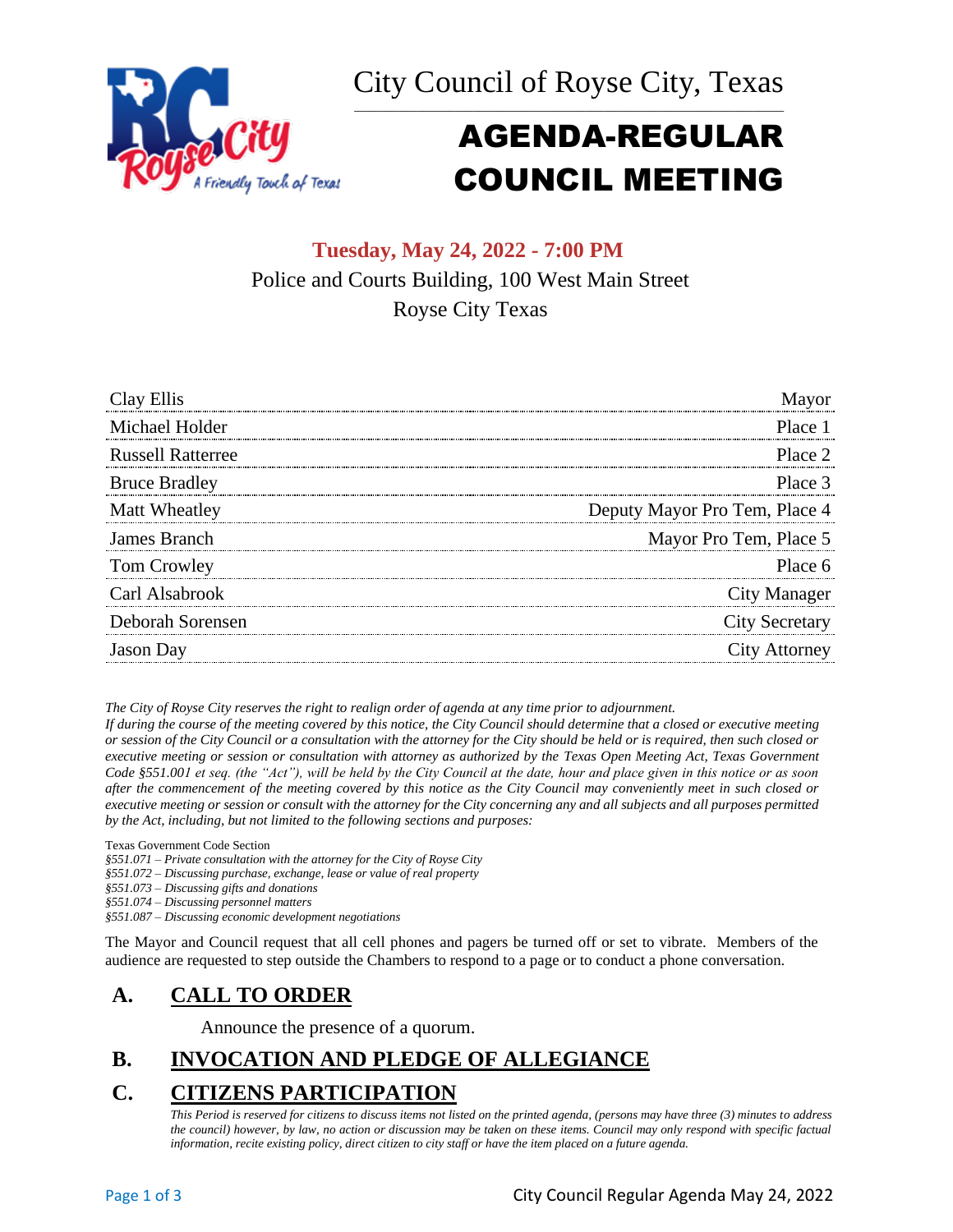## **D. RECESS CITY COUNCIL MEETING**

## **E. PUBLIC HEARING**

1. Take testimony regarding a Specific Use Permit (SUP) for an Electric Car Charging Station addressed as 5005 I-30, Royse City, Texas 75189.

# **F. CLOSE PUBLIC HEARING**

# **G. RECONVENE CITY COUNCIL MEETING**

# **H. CONSENT AGENDA**

*All items under Consent Agenda are considered to be routine by the City Council and will be enacted by one motion. There will not be separate discussion of these items. If discussion is desired, that item will be removed from the Consent Agenda and will be considered separately.*

- 1. Approve the minutes of the May 9, 2022 City Council Special Meeting.
- 2. Approve the minutes of the May 10, 2022 City Council Regular Meeting.
- 3. Approve the minutes of the May 18, 2022 City Council Special Meeting.
- 4. Monthly Revenue and Expenditure Report for April 2022

### **I. BUSINESS**

- 1. Consider and act concerning approving a Resolution Supporting Approval of a Bid for Sale of a struck-off property and Authorize the Mayor to sign all of the related documents for Suit No. 3-18-0027 under Texas Property Tax Code Section 34.05, and any matters related thereto.
- 2. Consider and act concerning approving an Ordinance regarding a Specific Use Permit (SUP) for an Electric Car Charging Station addressed as 5005 I-30, Royse City, Texas, and any matters related thereto.
- 3. Consider and act concerning approving a Resolution regarding the elevation, site plan, and other materials as it relates to Chapter 14 Zoning, Section 5-3 I-30 Corridor Overlay District (I-30/COD) for the property addressed as 5005 I-30 (Electric Car Charging Station), and any matters related thereto.
- 4. Consider and act concerning approving a Resolution regarding the elevation, site plan, and other materials as it relates to Chapter 14 Zoning, Section 5-3 I-30 Corridor Overlay District (I-30/COD) for the property address as 720 W. I-30 (New Construction), and any matters related thereto.
- 5. Consider and act concerning approving a Development Agreement regarding Linrock Estates located in the ETJ off County Road 588, and any matters related thereto.
- 6. Consider and act concerning approving an Ordinance regarding a Final Plat of Linrock Estates, Lots 14A, 14B, 15A1 and 15B1, consisting of 11.67 acres, situated in the Charles Todd Survey, Abstract No. 924, Royse City ETJ, Collin County, Texas, and any matters related thereto.
- 7. Consider and act concerning approving an Ordinance regarding a Final Plat of Valor Farms Pocket Park, consisting of 1.70 acres, situated in the Joseph Prewitt Survey, Abstract No. 851, an addition of the ETJ of the City of Royse City, Verandah Municipal Utility District, Hunt County, Texas, and any matters related thereto.
- 8. Consider and act concerning approving an Ordinance regarding a Preliminary Plat of Mercer Meadows consisting of 84.206 acres, situated in the ES Alexander